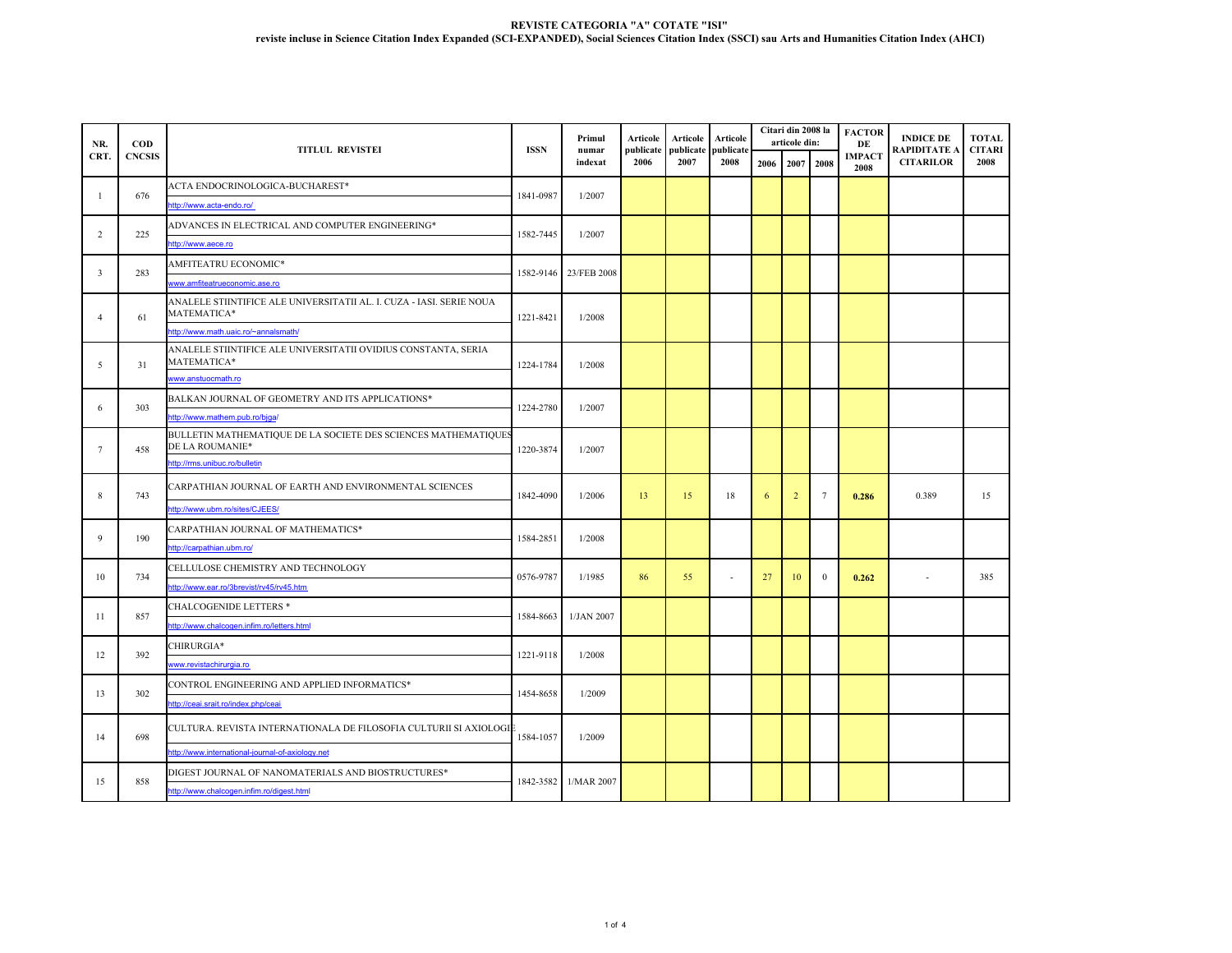| NR.  | <b>COD</b><br><b>CNCSIS</b> | <b>TITLUL REVISTEI</b>                                                 | <b>ISSN</b>             | Primul<br>numar<br>indexat | Articole<br>publicate<br>2006 | Articole<br>publicate<br>2007 | Articole<br>publicate<br>2008 |      | Citari din 2008 la<br>articole din: |                | <b>FACTOR</b><br>DE   | <b>INDICE DE</b><br>RAPIDITATE A | <b>TOTAL</b><br><b>CITARI</b> |
|------|-----------------------------|------------------------------------------------------------------------|-------------------------|----------------------------|-------------------------------|-------------------------------|-------------------------------|------|-------------------------------------|----------------|-----------------------|----------------------------------|-------------------------------|
| CRT. |                             |                                                                        |                         |                            |                               |                               |                               | 2006 | 2007 2008                           |                | <b>IMPACT</b><br>2008 | <b>CITARILOR</b>                 | 2008                          |
| 16   | 332                         | ECONOMIC COMPUTATION AND ECONOMIC CYBERNETICS STUDIES AND<br>RESEARCH* | 0424-267x               | $1 - 2/2007$               |                               |                               |                               |      |                                     |                |                       |                                  |                               |
|      |                             | www.ecocyb.ase.ro                                                      |                         |                            |                               |                               |                               |      |                                     |                |                       |                                  |                               |
|      |                             | ENVIRONMENTAL ENGINEERING AND MANAGEMENT JOURNAL*                      |                         |                            |                               |                               |                               |      |                                     |                |                       |                                  |                               |
| 17   | 148                         | ttp://omicron.ch.tujasi.ro/EEMJ/                                       | 1582-9596               | 1/2007                     |                               |                               |                               |      |                                     |                |                       |                                  |                               |
|      |                             | EUROPEAN JOURNAL OF SCIENCE AND THEOLOGY*                              |                         |                            |                               |                               |                               |      |                                     |                |                       |                                  |                               |
| 18   | 859                         | ttp://www.ejst.tuiasi.ro/                                              | 1841-0464               | 1/MAR 2008                 |                               |                               |                               |      |                                     |                |                       |                                  |                               |
| 19   |                             | FARMACIA                                                               |                         | 1/Jan-Feb                  | 84                            | 56                            | 83                            | 5    | $\overline{4}$                      | $\overline{1}$ |                       | 0.012                            |                               |
|      | 313                         | www.revistafarmacia.ro                                                 | 0014-8237               | 2009                       |                               |                               |                               |      |                                     |                | 0.064                 |                                  | 44                            |
|      | 352                         | FIXED POINT THEORY *                                                   | 1583-5022               | 1/2007                     |                               |                               |                               |      |                                     |                |                       |                                  |                               |
| 20   |                             | ttp://www.math.ubbcluj.ro/~nodeacj/sfptcj.html                         |                         |                            |                               |                               |                               |      |                                     |                |                       |                                  |                               |
|      | 775                         | GINECO RO*                                                             | 1841-4435               | 1/2008                     |                               |                               |                               |      |                                     |                |                       |                                  |                               |
| 21   |                             | ttp://gineco.pulsmedia.ro/                                             |                         |                            |                               |                               |                               |      |                                     |                |                       |                                  |                               |
| 22   | 334                         | INDUSTRIA TEXTILA*                                                     | 1222-5347               | 1/2007                     |                               |                               |                               |      |                                     |                |                       |                                  |                               |
|      |                             | ttp://www.certex.ro/revista.htm                                        |                         |                            |                               |                               |                               |      |                                     |                |                       |                                  |                               |
| 23   | 849                         | INTERNATIONAL JOURNAL OF COMPUTERS COMMUNICATIONS & CONTROL            |                         | 1841-9836 Suppl. S/2006    |                               |                               |                               |      |                                     |                |                       |                                  |                               |
|      |                             | http://www.journal.univagora.ro/                                       |                         |                            |                               |                               |                               |      |                                     |                |                       |                                  |                               |
| 24   |                             | JOURNAL FOR THE STUDY OF RELIGIONS AND IDEOLOGIES*                     | 1583-0039 4-Spring/2003 |                            |                               |                               |                               |      |                                     |                |                       |                                  |                               |
|      | 771                         | ttp://www.jsri.ro/                                                     |                         |                            |                               |                               |                               |      |                                     |                |                       |                                  |                               |
| 25   | 336                         | <b>JOURNAL OF CELLULAR AND MOLECULAR MEDICINE</b>                      | 1582-1838               | 3/2001                     | 72                            | 103                           | 226                           | 489  | 406                                 | 162            | 5.114                 | 0.717                            | 2432                          |
|      |                             | ttp://www.icmm.ro/                                                     |                         |                            |                               |                               |                               |      |                                     |                |                       |                                  |                               |
| 26   | 125                         | JOURNAL OF COGNITIVE AND BEHAVIORAL PSYCHOTHERAPIES                    | 1584-7101               | 1/2006                     | 14                            | 12                            | 20                            | 5    | 10                                  | $\overline{1}$ | 0.577                 | 0.050                            | 23                            |
|      |                             | /ttp://www.psychotherapy.ro/content/view/41/69                         |                         |                            |                               |                               |                               |      |                                     |                |                       |                                  |                               |
| 27   | 147                         | JOURNAL OF GASTROINTESTINAL AND LIVER DISEASES*                        | 1841-8724               | 1/2007                     |                               |                               |                               |      |                                     |                |                       |                                  |                               |
|      |                             | ww.jgld.ro                                                             |                         |                            |                               |                               |                               |      |                                     |                |                       |                                  |                               |
| 28   | 349                         | JOURNAL OF OPERATOR THEORY                                             | 0379-4024               | 1/1981                     | 42                            | 39                            | 42                            | 24   | 19                                  | $\overline{1}$ |                       | 0.024                            | 598                           |
|      |                             | ttp://www.theta.ro/iot.html                                            |                         |                            |                               |                               |                               |      |                                     |                | 0.531                 |                                  |                               |
| 29   | 431                         | JOURNAL OF OPTOELECTRONICS AND ADVANCED MATERIALS                      | 1454-4164               | 1/1999                     | 436                           | 802                           | 677                           | 295  | 419                                 | 50             | 0.577                 | 0.074                            | 1474                          |
|      |                             | ttp://inoe.inoe.ro/Journal.html                                        |                         |                            |                               |                               |                               |      |                                     |                |                       |                                  |                               |
| 30   | 694                         | MATHEMATICAL REPORTS*                                                  | 1582-3067               | 1/2008                     |                               |                               |                               |      |                                     |                |                       |                                  |                               |
|      |                             | ttp://www.csm.ro/reviste/Mathematical Reports/home page.html           |                         |                            |                               |                               |                               |      |                                     |                |                       |                                  |                               |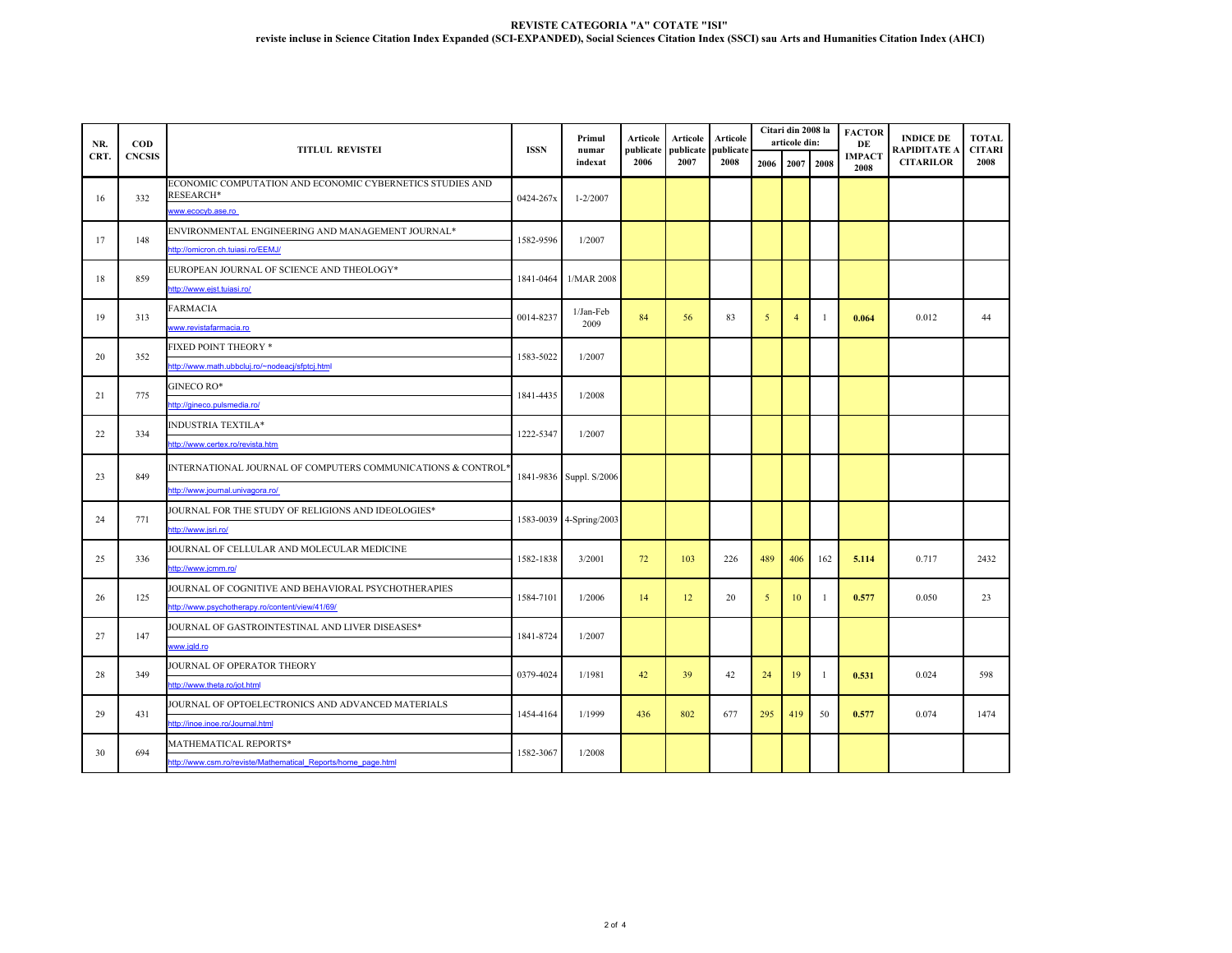| NR.  | $\mathbf{COD}$<br><b>CNCSIS</b> | <b>TITLUL REVISTEI</b>                                                                                          | <b>ISSN</b> | Primul<br>numar<br>indexat | Articole<br>publicate<br>2006 | Articole<br>publicate | Articole         |              | Citari din 2008 la<br>articole din: |      | <b>FACTOR</b><br>DE   | <b>INDICE DE</b><br>RAPIDITATE A<br><b>CITARILOR</b> | <b>TOTAL</b><br><b>CITARI</b><br>2008 |  |
|------|---------------------------------|-----------------------------------------------------------------------------------------------------------------|-------------|----------------------------|-------------------------------|-----------------------|------------------|--------------|-------------------------------------|------|-----------------------|------------------------------------------------------|---------------------------------------|--|
| CRT. |                                 |                                                                                                                 |             |                            |                               | 2007                  | publicat<br>2008 | 2006         | 2007                                | 2008 | <b>IMPACT</b><br>2008 |                                                      |                                       |  |
| 31   | 472                             | <b>MATERIALE PLASTICE</b>                                                                                       | 0025-5289   | 1/1995                     | 74                            | 76                    | 80               | 48           | 83                                  | 13   |                       | 0.162                                                | 222                                   |  |
|      |                                 | http://www.bch.ro/revmp.asp                                                                                     |             |                            |                               |                       |                  |              |                                     |      | 0.873                 |                                                      |                                       |  |
| 32   | 480                             | METALURGIA INTERNATIONAL*                                                                                       | 1582-2214   | 1/2007                     |                               |                       |                  |              |                                     |      |                       |                                                      |                                       |  |
|      |                                 | www.metalurgia.ro                                                                                               |             |                            |                               |                       |                  |              |                                     |      |                       |                                                      |                                       |  |
| 33   | 699                             | NORTH-WESTERN JOURNAL OF ZOOLOGY*                                                                               |             | 1/2007                     |                               |                       |                  |              |                                     |      |                       |                                                      |                                       |  |
|      |                                 | http://herp-or.uv.ro/nwjz                                                                                       | 1584-9074   |                            |                               |                       |                  |              |                                     |      |                       |                                                      |                                       |  |
| 34   | 552                             | NOTULAE BOTANICAE HORTI AGROBOTANICI CLUJ - NAPOCA*                                                             |             |                            |                               |                       |                  |              |                                     |      |                       |                                                      |                                       |  |
|      |                                 | http://notulaebotanicae.ro/nbha                                                                                 | 0255-4309   | 1/2008                     |                               |                       |                  |              |                                     |      |                       |                                                      |                                       |  |
| 35   | 848                             | OPTOELECTRONICS AND ADVANCED MATERIALS-RAPID COMMUNICATIONS                                                     | 1842-6573   | 2/2007                     | ÷                             | 143                   | 185              | $\mathbf{0}$ | 32                                  | 14   | 0.224                 | 0.076                                                | 48                                    |  |
|      |                                 | http://inoe.inoe.ro/oam-rc/index.php                                                                            |             |                            |                               |                       |                  |              |                                     |      |                       |                                                      |                                       |  |
| 36   | 789                             | PROCEEDINGS OF THE ROMANIAN ACADEMY SERIES A: MATHEMATICS,<br>PHYSICS, TECHNICAL SCIENCES, INFORMATION SCIENCE* | 1454-9069   | 1/2007                     |                               |                       |                  |              |                                     |      |                       |                                                      |                                       |  |
|      |                                 | http://www.academiaromana.ro/proceedings.htm                                                                    |             |                            |                               |                       |                  |              |                                     |      |                       |                                                      |                                       |  |
|      | 657                             | REVISTA DE CERCETARE SI INTERVENTIE SOCIALA*                                                                    | 1583-3410   | Vol 20/martie<br>2008      |                               |                       |                  |              |                                     |      |                       |                                                      |                                       |  |
| 37   |                                 | http://www.asistentasociala.ro/libraryr.php                                                                     |             |                            |                               |                       |                  |              |                                     |      |                       |                                                      |                                       |  |
|      | 471                             | REVISTA DE CHIMIE                                                                                               | 0034-7752   | 11/1976                    | 279                           | 294                   | 288              |              |                                     |      |                       | 0.132                                                | 665                                   |  |
| 38   |                                 | http://www.bch.ro/revch.asp                                                                                     |             |                            |                               |                       |                  | 118          | 105                                 | 38   | 0.389                 |                                                      |                                       |  |
| 39   | 593                             | REVISTA ROMANA DE BIOETICA*                                                                                     | 1583-5170   | 1/2007                     |                               |                       |                  |              |                                     |      |                       |                                                      |                                       |  |
|      |                                 | http://www.bioetica.ro/bioetica/ie2/navigation.isp                                                              |             |                            |                               |                       |                  |              |                                     |      |                       |                                                      |                                       |  |
| 40   | 66                              | REVISTA ROMANA DE MATERIALE / ROMANIAN JOURNAL OF MATERIALS*                                                    | 1583-3186   | 1/2007                     |                               |                       |                  |              |                                     |      |                       |                                                      |                                       |  |
|      |                                 | http://solacolu.chim.upb.ro/                                                                                    |             |                            |                               |                       |                  |              |                                     |      |                       |                                                      |                                       |  |
| 41   | 739                             | REVISTA ROMANA DE MEDICINA DE LABORATOR*                                                                        | 1841-6624   | 2/2008                     |                               |                       |                  |              |                                     |      |                       |                                                      |                                       |  |
|      |                                 | http://almr.ro/                                                                                                 |             |                            |                               |                       |                  |              |                                     |      |                       |                                                      |                                       |  |
| 42   | 142                             | REVUE ROUMAINE DE CHIMIE                                                                                        |             |                            | 145                           | 144                   | 63               |              |                                     | 5    | 0.284                 | 0.079                                                | 602                                   |  |
|      |                                 | ttp://www.ear.ro/3brevist/rv44/rv44.htm                                                                         | 0035-3930   | 11/1964                    |                               |                       |                  | 54           | 28                                  |      |                       |                                                      |                                       |  |
| 43   | 237                             | REVUE ROUMAINE DES SCIENCES TECHNIQUES, SERIE ELECTROTECHNIQUE<br>ET ENERGETIQUE*                               | 0035-4066   | 1/2007                     |                               |                       |                  |              |                                     |      |                       |                                                      |                                       |  |
|      |                                 | www.revue.elth.pub.ro                                                                                           |             |                            |                               |                       |                  |              |                                     |      |                       |                                                      |                                       |  |
|      |                                 | ROMANIAN AGRICULTURAL RESEARCH*                                                                                 |             |                            |                               |                       |                  |              |                                     |      |                       |                                                      |                                       |  |
| 44   | 387                             | http://incda-fundulea.ro/rar.htm                                                                                | 1222-4227   | vol 24/2007                |                               |                       |                  |              |                                     |      |                       |                                                      |                                       |  |